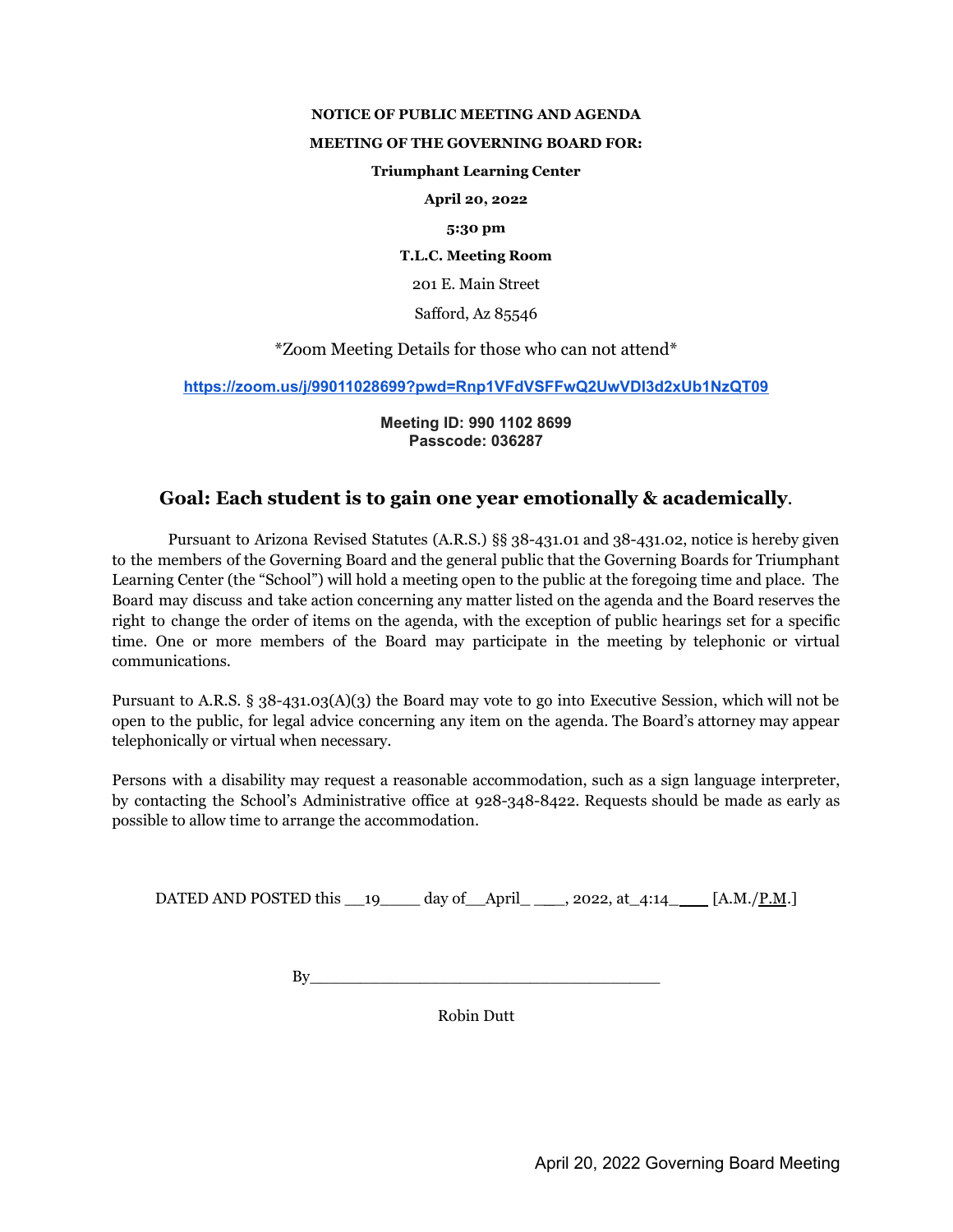# **Agenda**

- **1. Call to Order**
- **2. Roll Call**

| Absent | Present | <b>Name</b>            |
|--------|---------|------------------------|
|        |         | <b>Robin B. Dutt</b>   |
|        |         | <b>Jack Mortensen</b>  |
|        |         | <b>Tom Thompson</b>    |
|        |         | Dan Ziccarelli         |
|        |         | <b>Nona Herrington</b> |

- **3. New Business:**
	- **A. Review and Approve of March 9, 2022 Minutes**
		- **Robin B. Du Jack Mortensen - Tom Thompson - Dan Zaccarelli - Nona Herrington -**

**B. Sign and Approve warrants**

**4. CIPA Policy**

**Robin B. Du**

**Jack Mortensen - Tom Thompson - Dan Zaccarelli - Nona Herrington -**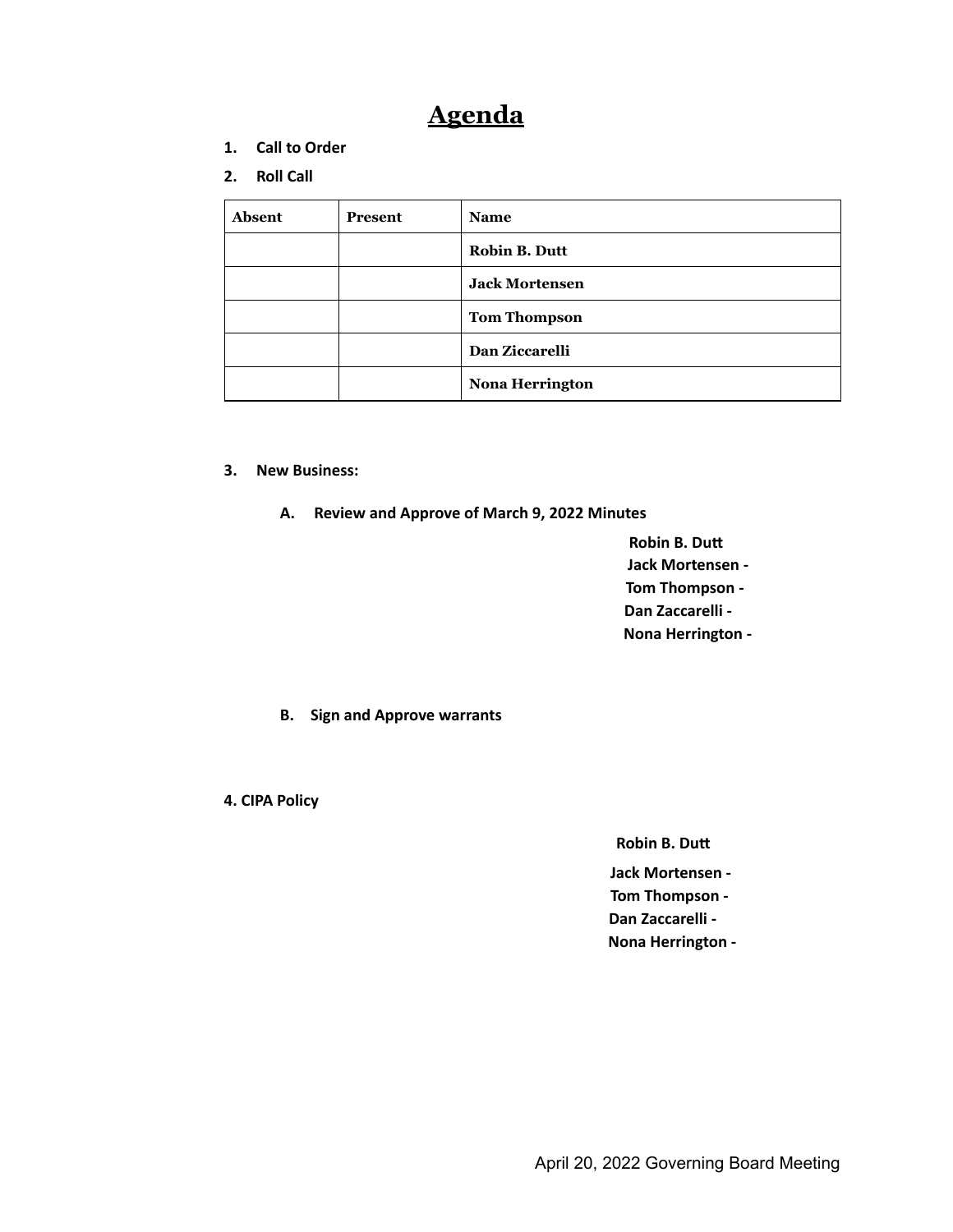**5. Adopt FY23 School Calendar**

**Robin B. Du Jack Mortensen - Tom Thompson - Dan Zaccarelli - Nona Herrington -**

#### **6. FY23 Staff Contracts**

**● Vote on Director Contract**

**Robin B. Du Jack Mortensen - Tom Thompson - Dan Zaccarelli - Nona Herrington -**

 $\bullet$  **Information** on all other contracts

**7. 301 Money**

**Robin B. Du Jack Mortensen - Tom Thompson - Dan Zaccarelli - Nona Herrington -**

**8. FY22 Revised Annual Budget**

**Robin B. Du Jack Mortensen - Tom Thompson - Dan Zaccarelli - Nona Herrington -**